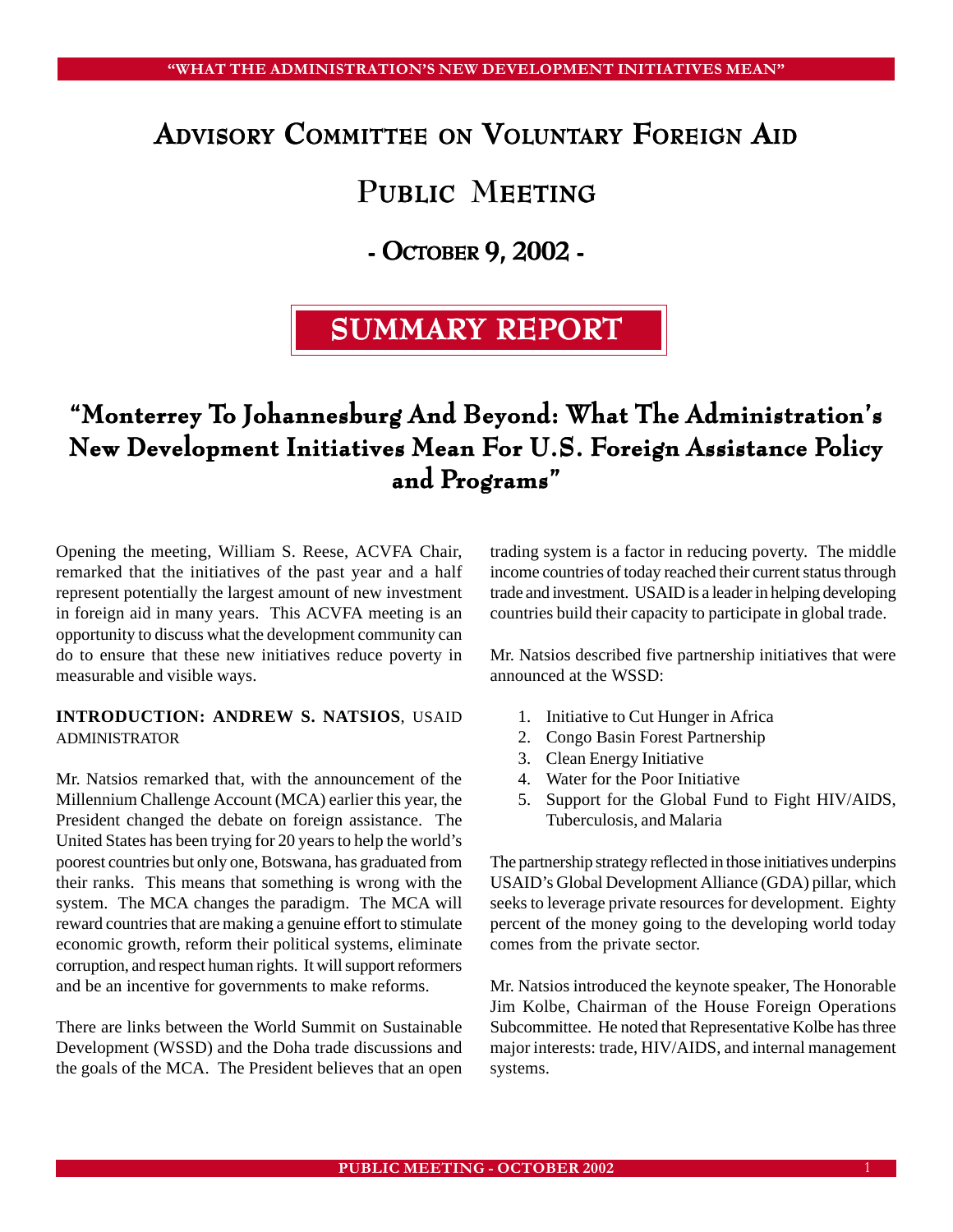Fraction of September 2001, about development assistance, and the<br>importance of development assistance to U.S. foreign policy<br>objectives. Since the devastation of September 11, 2001,<br>security has overshadowed other priorit

President's proposed MCA does not Foreign assistance is an integral part of become one of the victims of the war on Foreign assistance is an integral part of overall U.S. foreign and national

great promise for some countries, but for  $\boldsymbol{\theta}$  to **move beyond** the rest there is a growing divide. As defined by Mr. Kolbe, globalization is the **the Johnta on** the shakel proposes. defined by Mr. Kolbe, globalization is the **the debate on** the global economy. increasing integration of the world brought  $\|\cdot\|$ about through expanding international flows  $\begin{vmatrix} h & h \end{vmatrix}$  **the quantity of** Mr. Kolbe made the following about unough expanding international nows<br>of trade, investment, labor, capital,<br>knowledge, information, and technology. **Foreign assistance...**" knowledge, information, and technology.  $\int$  **foreign assistance...**" The benefits of globalization, if sustained, can help achieve development and foreign **and**  $\blacksquare$  **•** Make sure that the expectations and policy objectives. Calling the vote for the **and**  $\blacksquare$  **•** Make sure that the expectations and policy objectives. Calling the vote for the definitions of success are aligned with Trade Promotion Authority (TPA) the most

important development assistance vote in the last 10 years, Mr. Kolbe described the TPA as a "tool to shape the challenge **• The U.S.** must generate a development policy that of globalization." Most development assistance investments is more holistic in its outlook and elevates trade and will fall short of their objectives unless there are economic economic growth as priorities. and political systems in place to sustain them.

Mr. Kolbe reported that the Subcommittee on Foreign Operations operated in a truly bipartisan way in the  $107<sup>th</sup>$  Congress. He and ranking member Nita Lowey (D-NY) consideration for expedited bilateral trade were able to report appropriations bills that had broad preferences or for a free trade agreement with the bipartisan support. While the 2003 appropriations process is United States.<br>
United States. temporarily stalled, there is some certainty that the foreign value of the MCA should support the countries' own<br>assistance levels will not be reduced.

KEYNOTE ADDRESS economic growth and levels of Official Development Assistance (ODA).

- **KEYNOTE ADDRESS:** THE HONORABLE JIM **2.** It's all about economic growth. Countries that have embraced democracy, capitalism and **KOLBE**, CHAIRMAN, SUBCOMMITTEE ON FOREIGN<br>
OPERATIONS, COMMITTEE ON APPROPRIATIONS, U.S.<br>
HOUSE OF REPRESENTATIVES<br>
HOUSE OF REPRESENTATIVES<br>
EXPERIENCE AND THE PROPRIATIONS, U.S.<br>
Seperienced the highest economic growth
- Mr. Kolbe's speech focused on broad policy challenges, **3. Good governance matters.** Free markets and trade alone are not enough.
	-

overall U.S. foreign and national terrorism.<br>
security policy. It is time to move Mr. Kolbe remarked that globalization offers  $\boldsymbol{h}$  **for**  $\boldsymbol{h}$  **is time** beyond the debate on the quantity of foreign assistance and focus on  $\boldsymbol{h}$  foreign assistance and focus on economic growth and helping countr

past experience in development

assistance.

Mr. Kolbe offered the following suggestions for the MCA:

- MCA awardee countries could be given special
- assistance levels will not be reduced.<br>
development strategies, but funds should be Mr. Kolbe shared some lessons to improve development withdrawn if eligibility criteria are not maintained or results are not achieved.
	- The MCA should aim to build and reinforce **1.** It is not the quantity of foreign assistance that is important. No real link has been found between development.

to move beyond the debate on the quantity of foreign assistance..."  $\,$ 

" It is time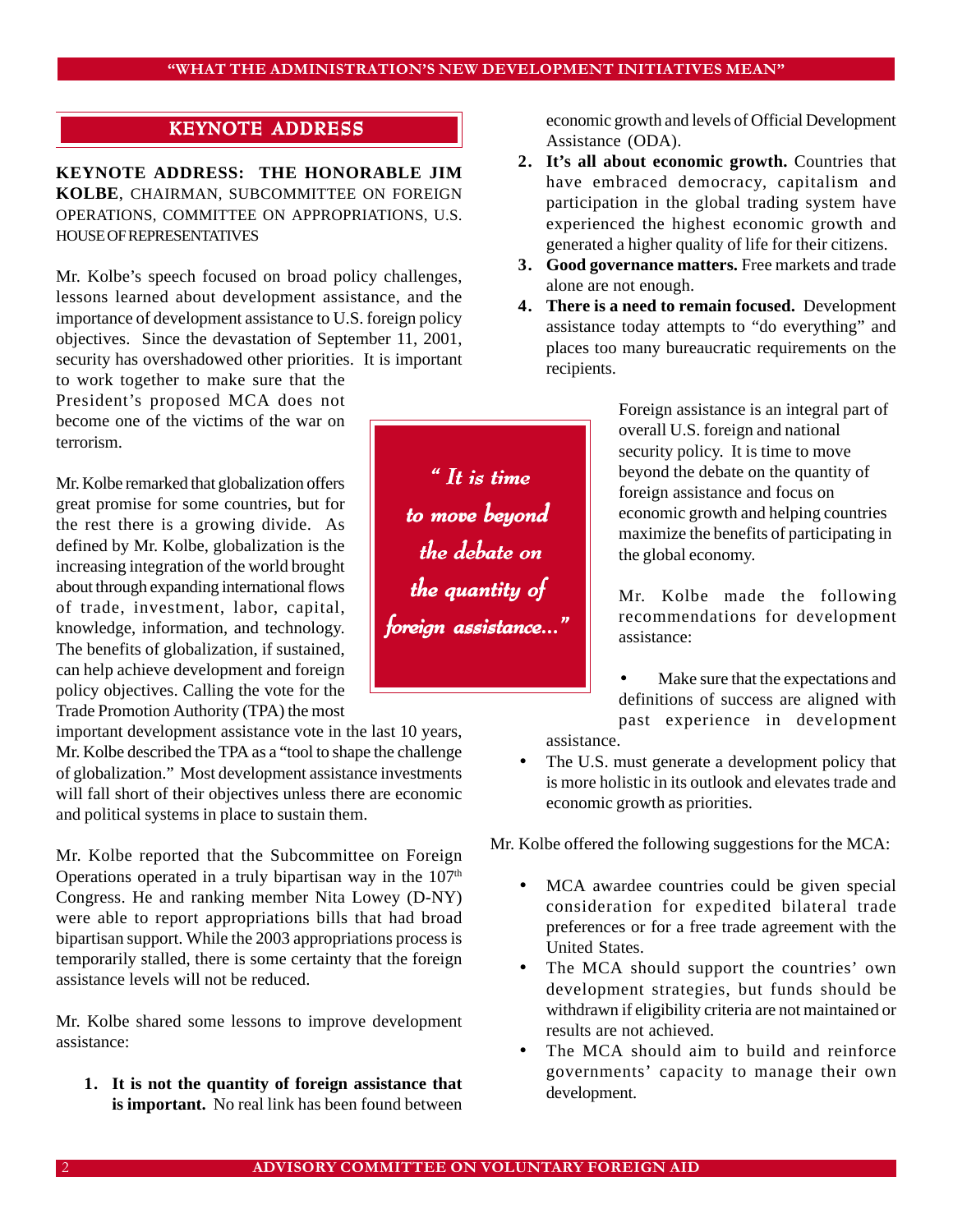- The MCA delivery system should minimize the administrative bureaucracy and bureaucratic **PANEL**
- Fine MCA should complement current assistance **USING PARTNERSHIPS TO ACHIEVE THE VISION**" efforts, but should focus on economic growth and
- • Development and economic opportunities should be GLOBAL DEVELOPMENT ALLIANCE, USAID extended to those currently outside the formal

- 1. Consider a one year time-out in further increases in of GDA partnerships. infectious disease funding to assess<br>the ability of USAID, private BUSINESS PRACTICES, CORPORATE partners, and the Global Fund to partners, and the Global Fund to<br>effectively manage and coordinate the recent funding increases.
- 
- funding in the form of grants.

## **DISCUSSION**

*Q.* A participant commented that labor and environmental standards are essential to economic growth. *R.* Labor and environmental standards are important, but should not be imposed from the outside. Countries need to be able to provide basic health care, education, and food first.

*Q.* What is the strategy for aligning the MCA with development objectives, particularly agricultural development? *R.* Much of what is being done in agriculture addresses the microeconomic structure for development, including transportation, education, and health.

"The MCA should complement current foreign assistance efforts..."  $\;$ 

# requirements.<br>The MCA should complement current assistance<br> $\begin{array}{c}\n\text{"THE GLOBAL DEVELOPMENT ALLIANCE:}\n\end{array}$

self-sufficiency.<br>
Development and economic opportunities should be<br> **MODERATOR: Holly Wise**, SECRETARIAT DIRECTOR,<br>  $\frac{1}{2}$  and  $\frac{1}{2}$  and  $\frac{1}{2}$  and  $\frac{1}{2}$  and  $\frac{1}{2}$  and  $\frac{1}{2}$  and  $\frac{1}{2}$  and  $\frac{1}{2$ 

economy. Ms. Wise stated that USAID's Global Development Alliance Mr. Kolbe offered some potentially controversial (GDA) is positioned to respond to the change in resource<br>considerations for the FY2004 budget process:<br>constitutions for the FY2004 budget process:<br>countries. This panel was

2. Consider downgrading the role of<br>
the multilateral development banks<br>
and the United Nations agencies<br>
(other than the Global Fund and the<br>
UN food programs) for the next<br>
the MCA<br>
UN food programs) for the next<br>
the MC quality beans that Starbucks requires.

> Starbucks has provided a total of \$750,000 to the project since 1998. Today project sites provide more than 40 containers of specialty coffee per year, representing 100% growth in exports for those small family farms.

> Mr. Macray shared some insights for NGOs interested in alliances:

- 1. Demonstrate a specific need and find corporate partners that are a natural fit.
- 2. Be clear about objectives; link the project to the company's business goals.
- 3. Involve farmers in project design.
- 4. Get it right and document successes before sharing it broadly.
- 5. Small, nimble organizations can often do more for a company than large NGOs.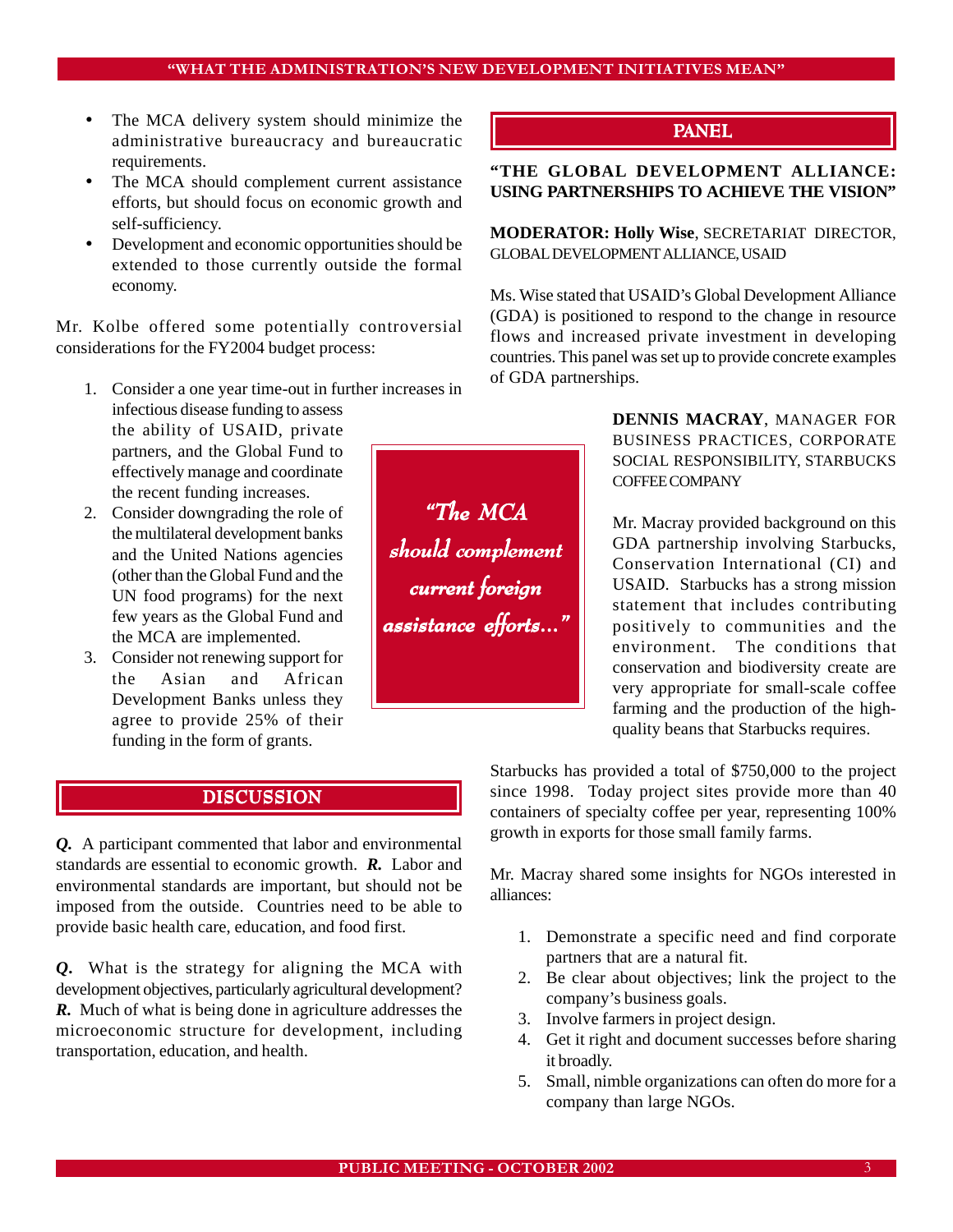#### "WHAT THE ADMINISTRATION'S NEW DEVELOPMENT INITIATIVES MEAN"

Some roles for USAID in alliances include brokering relations, facilitating meetings, using corporations for their expertise, and working with partners to design efficient and effective programs. Noting that companies are limited in what they can do, Mr. Macray urged the U.S. government to regain leadership in environmental conservation.

#### **PETER BURBRIDGE**, SENIOR ADVISOR, BP

The BP alliance in Tangguh, Indonesia, attempts to fit an energy development program into a fragile society while making sure that the development is a force for good. BP has engaged in a dialogue with a wide variety of organizations to create an approach that is both efficient as a source of energy development and

strategy" designed to use natural gas as a catalyst for long-term economic growth. A **k**ey contributions of the partnership with percentage of the revenue from the sale  $\boldsymbol{good}\,\boldsymbol{development.}''$  CI was the development of sourcing of the gas will go back to the province to of the gas will go back to the province to be used as public capital for investment in locally defined programs. The GDA has

provided a timely opportunity for the public and private sectors to work together for good development. Through the alliance, BP harnesses the knowledge, wisdom, experience, and technical abilities of USAID, working in concert with NGO partners, to strengthen capacity in governance, fiscal management, spatial planning, and other components of wise regional development.

#### **GLENN PRICKETT**, SENIOR VICE PRESIDENT, CENTER FOR ENVIRONMENTAL LEADERSHIP IN BUSINESS AND VICE PRESIDENT, CONSERVATION INTERNATIONAL

CI recognized early on that most biodiverse areas are concentrated in countries with great poverty, where economic development is a priority. Thus, CI promotes conservation solutions that also promote economic development. Its leading partners have been BP and Starbucks.

CI created the Center for Environmental Leadership in Business to engage the private sector in creating conservation solutions. The Energy and Biodiversity Initiative (EBI) was designed to integrate biodiversity into the oil and gas industry. EBI will soon release a primer for other companies on why conservation makes business sense and how they can act responsibly.

Mr. Prickett encouraged NGOs to heed lessons learned by CI: recognize that partnerships are difficult and may give rise to criticism from other NGOs. Most important, NGOs must be ready to be scrutinized by the business community and held to agreements to deliver concrete results.

USAID can facilitate these relationships and provide crucial

"The GDA has provided a timely opportunity for the public and private sectors to work together for good development." strategic early funding. Public money for biodiversity conservation will always be needed and must be preserved.

#### **DISCUSSION**

culturally appropriate.  $\begin{vmatrix} \n\end{vmatrix}$  **public and private**  $\begin{vmatrix} Q \end{vmatrix}$  Q. Please comment on the fact that coffee is cultivated under heavy pesticide use,<br>which can pose residual health risks and BP developed a "diversified growth **sectors to work** which can pose residual health risks and strate ov designed to use natural gas as a use less chemicals and pesticides, as well as a premium for switching to organic

farming.

*Q.* Are companies concerned about getting "too close" to the government in these partnerships, particularly in Indonesia? *R.* This was not a concern for BP. The challenge was great and the company looked to USAID as a resource to help achieve objectives.

#### PANEL

#### **"BEYOND JOHANNESBURG: IMPLEMENTING THE WSSD INITIATIVES"**

**MODERATOR: JANE PRATT**, ACVFA MEMBER, PAST PRESIDENT AND CEO, THE MOUNTAIN INSTITUTE

The Mountain Agenda, started at the Earth Summit in 1992, has been called one of the salient achievements of the post Earth Summit process, most remarkably for the partnerships that have developed. The emergence of partnerships as a theme at Johannesburg was noteworthy.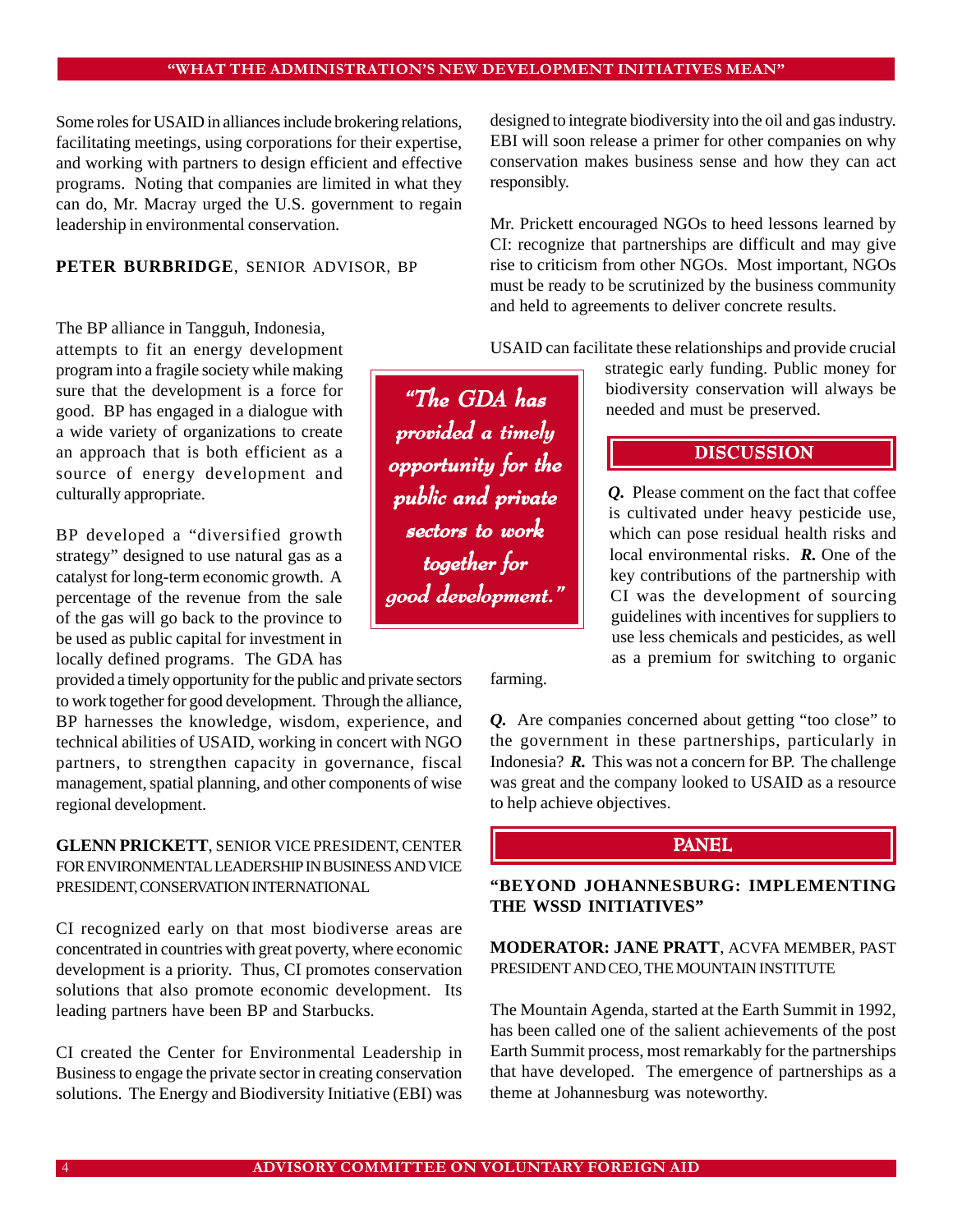#### "WHAT THE ADMINISTRATION'S NEW DEVELOPMENT INITIATIVES MEAN"

**JONATHAN MARGOLIS**, DIRECTOR, OFFICE OF POLICY COORDINATION AND INITIATIVES, BUREAU OF OCEANS AND INTERNATIONAL ENVIRONMENTAL AND SCIENTIFIC AFFAIRS, U.S. DEPARTMENT OF STATE

Dr. Margolis made three observations about the outcomes of the WSSD:

- 1. WSSD reaffirmed the central concepts put forward at other meetings, including the importance of good governance, sound financial policies, and investing in people.
- 2. WSSD produced a strong plan of action, agreed to by consensus,<br>that outlines key steps in all  $\boldsymbol{WSSD}$  reaffirmed major sectors of sustainable **unital interventual contral** U.S. public. development.
- 

Three important implications for

1. Within the U.S. government there **GRIFFIN THOMPSON**, ENERGY TEAM coordination of outreach, and

greater involvement of the private sector, NGOs, and others in partnerships.

- 2. The U.S. government must work with other countries as true partners.
- 3. The multilateral system must step up to the challenge of engaging civil society.

**E. ANNE PETERSON**, ASSISTANT ADMINISTRATOR, BUREAU FOR GLOBAL HEALTH, USAID

Dr. Peterson brought to the WSSD the messages that good health promotes good development, and partnerships are an important tool for working on this. Major diseases cannot be conquered without partnerships. The business sector has stepped forward to fight disease in new ways.

The U.S. team went to WSSD with some set deliverables focused on the role of health in sustainable development. The team concentrated on HIV/AIDS, tuberculosis, and malaria, working from the President's commitment to the Global Fund, his recent initiative on mother to child transmission, and the significant increase in funding for bilateral health programs.

**TWIG JOHNSON**, DIRECTOR, SCIENCE AND TECHNOLOGY FOR SUSTAINABILITY, POLICY AND GLOBAL AFFAIRS DIVISION, THE NATIONAL ACADEMIES

Dr. Johnson remarked that the WSSD was an "everything" summit and that is really what is needed today. The development community must look beyond sector objectives in order to achieve development objectives. The U.S. needs to regain its leading edge capacity in science and technology

> in order to advocate policy changes. The U.S. foreign assistance program is the best in the world, but is almost invisible to the

3. WSSD focused on building **There** is a need to examine the history of partnerships for action. **ODA** investments. Development is now a national security issue, and many high-level<br>government officials are committed to implementation stand out: **and importing in** making development work more effectively.

must be a team approach, better **LEADER, OFFICE OF ENERGY AND** INFORMATION TECHNOLOGY, BUREAU

> FOR ECONOMIC GROWTH, AGRICULTURE, AND TRADE, USAID

> The WSSD underscored the recognition that energy is central to development. The U.S. government announced a partnership covering multiple dimensions of energy development. Entitled the "The Clean Energy Initiative: Powering Sustainable Development from Village to Metropolis," it has three components, each led by a different U.S. agency - USAID, the Department of Energy, and the Environmental Protection Agency, respectively.

- 1. The Global Village Energy Partnership addresses energy access.
- 2. Energy efficiency and technologies designed to maximize efficiency.
- 3. Healthy homes and communities examines health dimensions of energy.

the central concepts of good governance, sound financial policies, and investing in people."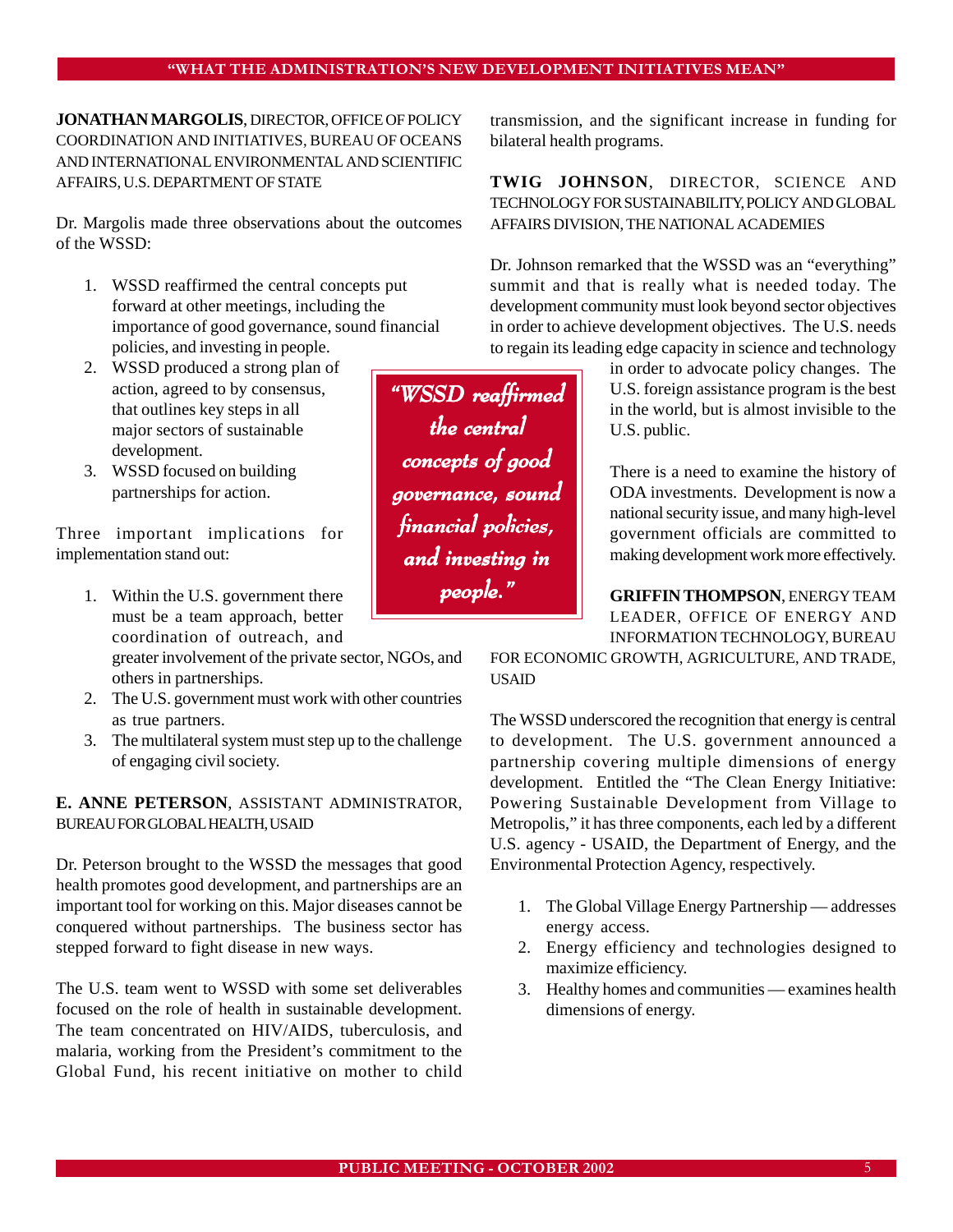"Many countries

now have a

national plan

to deal with HIV/AIDS."

### **DISCUSSION**

*Q.* Dr. Pratt asked the panelists to reflect on increased crosssectoral, interagency, and NGO collaboration as a result of the WSSD. *R.* Each of the panelists noted an increase in intra-agency and inter-agency collaboration, as well as in outreach to NGOs and others.

*Q.* Was the plethora of issues addressed at the Summit a help or a hindrance? *R.* This was seen by some as a weakness and made the process difficult, but it forced all actors to forge linkages for implementation.

*Q.* How can cross-sectoral work be promoted more systematically within USAID? *R.* This is

happening already in the HIV/AIDS arena,<br>and estimated funds for next enables arena, is a new entity, it has worked quickly; it is going to take a lot of hard work to make it and setting aside funds for partnerships can going to take a lot of hard work to make it<br>had a lot of hard work to make it help. Encouragement from USAID Mission Directors also has an effect.

*Q.* Was there an emphasis at the WSSD on slowing population growth to promote sustainable development? *R.* Some population issues, while not discussed much, were included in the larger sustainable *HIV/AIDS.*  $\blacksquare$  *Q.* Could funding for bilateral health

#### **PLENARY**

#### **"UPDATE ON THE GLOBAL FUND TO FIGHT HIV/ AIDS, TUBERCULOSIS AND MALARIA"**

**SPEAKER: E. ANNE PETERSON**, ASSISTANT ADMINISTRATOR, BUREAU FOR GLOBAL HEALTH, USAID, AND U.S. REPRESENTATIVE TO THE GLOBAL FUND

Dr. Peterson noted that the Global Fund is a financing mechanism, not an implementation mechanism, which will not be successful without robust bilateral programs and the commitment of governments to implement those programs. The United States has strong bilateral HIV/AIDS programs, which have expanded from 17 to 23 countries. There have been increases in field staff, expanded monitoring and evaluation, and expansion to some efforts in treatment and care. USAID will soon start some demonstration projects with anti-retroviral (ARV) treatment and will also be working in partnership with the Department of Health and Human Services on the President's international mother and child initiative, aimed at reducing HIV/AIDS in infants born to infected mothers. USAID has reached out to partners, including community and faith-based organizations and businesses, to maximize impact. The media is another vital, though sometimes challenging, partner in the fight against HIV/AIDS.

The Global Fund must be viewed against the estimated \$7- 10 billion that will be needed to fight HIV/AIDS worldwide. That represents total resources needed from all countries, and through bilateral programs as well as the Global Fund. The U.S. government is contributing \$1.1 to \$1.2 billion per year for international HIV/AIDS efforts, and is working very hard to make the Global Fund a success. The Fund is

> designed to be fast and flexible. In sum, it pandemic.

#### **DISCUSSION**

development discussions. or the MCA? *R.* The Global Fund is supposed to be complementary to bilateral programs. The U.S. is the only country that

> has increased its funding to the Global Fund *and* increased bilateral funding for HIV/AIDS. There is a need for both.

> *Q.* What is being done to head off disaster in countries such as India and China? *R.* Four of the five countries considered to be the next wave, including China and India, are USAID priority countries in which USAID recently doubled funding for HIV/AIDS. Given China's size, the most important contribution there may be to demonstrate the tools that have been used elsewhere and how they might be adapted.

> *Q.* How will the Global Fund set standards for successful coordination and implementation? *R.* One accomplishment of the Global Fund is that many countries now have a national plan to deal with HIV/AIDS. The requirement for a Country Coordinating Mechanism has brought about many new partnerships.

> *Q.* How will accountability, monitoring, and evaluation be addressed in the field? *R.* There has been some consensus